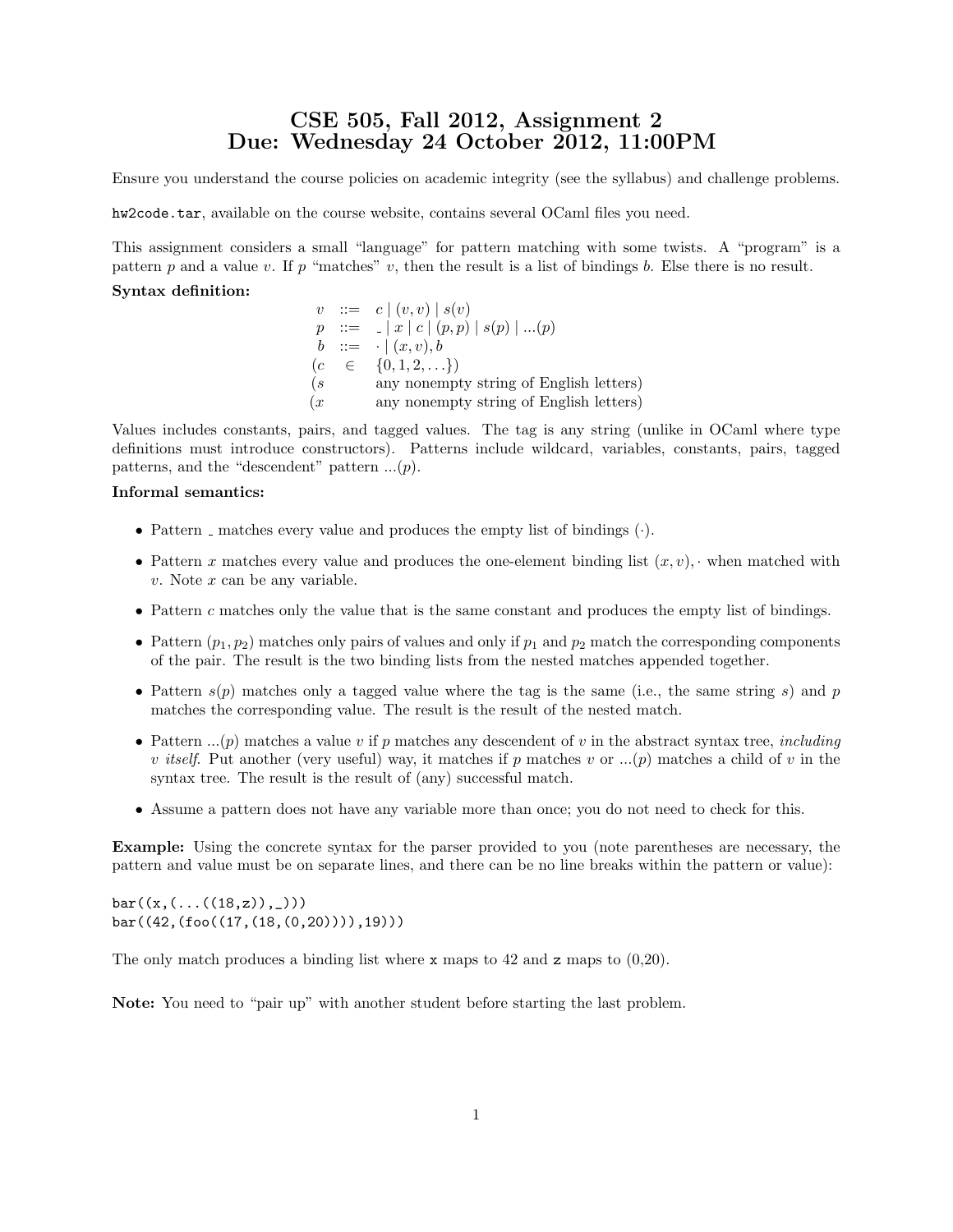- 1. (Formal large) Give a formal large-step operational semantics for pattern-matching. Your judgment should have the form  $(p, v) \Downarrow b$ , meaning p matches v producing b. If p does not match v there must be no derivation for any b. Hints:
	- Have 9 rules, 3 of which are axioms.
	- You need multiple rules for descendent patterns.
	- Write  $b_1@b_2$  for the result of appending  $b_1$  and  $b_2$ . (This comes up only once; do not worry about formalizing append.)
- 2. Give a p and v where multiple b are possible. That is, show the large-step semantics is nondeterministic.
- 3. (OCaml warm-up) Implement string\_of\_valu of type Ast.valu->string for converting values to concrete syntax. Implement string\_of\_binding\_list of type (string \* Ast.valu) list -> string for converting a binding list to a string. The actual string is unimportant; we recommend putting each binding on a separate line and putting a ":" between the variable and the value. Note print\_ans (provided) uses string\_of\_binding\_list.
- 4. (OCaml large) Implement large : Ast.pattern -> Ast.valu -> (string \* Ast.valu) list option to implement pattern-matching. Your code should largely correspond to your inference rules (hint: match on the pair  $(p, v)$  with these differences:
	- Return None if there is no match and Some b if there is a match with binding-list b.
	- You may resolve the nondeterminism however you like, i.e., if there is more than one match your code should just "find one" and return it. You must always produce one if there is one.
- 5. (Formal small) Give a formal small-step operational semantics for pattern-matching. Your judgment should have the form  $p; v; b \to p'; v'; b'$ . We are "done" when p is ... Otherwise, if p matches v there should be a rule that simplifies p or v or both by turning them into p' and v'. The binding list b' is either b or something added onto b. A result for the "whole program" p and v is a b' where  $p; v; \rightarrow^* \rightarrow v'; b'.$ If p and v do not match, there must be no way to derive  $p; v; \rightarrow^* \dots, v'; b'.$  Hints:
	- Have 9 rules, 8 of which are axioms.
	- For the nonaxiom, "simplify" the "left side" of a pair-match. 1 axiom rule simplifies a pair-match whose left side is the  $\overline{\phantom{a}}$  pattern.
	- Almost all the axioms produce the same b they start with.
	- A couple axioms will turn a pattern into . This is similar to IMP's assign rule where we turn an assignment into a skip.
	- 1 axiom simplifies a tag-match (if the tags match) by just "stripping off the tags".

Note: These "hints" are perhaps more for "checking your work" than guiding you.

6. (OCaml small) Complete the OCaml implementation of the small-step semantics by implementing:

small\_step: Ast.pattern -> Ast.valu -> (string \* Ast.valu) list -> (Ast.pattern \* Ast.valu \* (string \* Ast.valu) list) list

What makes the OCaml version difficult is turning the nondeterministic choice of step-sequences into explicit search, but some of this is done for you: iter maintains a stack of program states left to consider; small step takes one state and returns a list of states. Hint: This list could contain 0, 1, 2, or 3 states. Hint: Think about how recursion interacts with multiple next states.

7. (Pseudo-Denotational) In OCaml, implement denote, which takes a pattern and produces a Ast.valu -> (string \* Ast.valu) list option. This translation must always terminate and produce an OCaml function that when run does not use the Ast.pattern type. (It does use the Ast.valu type.) Hint: Descendent patterns are the most interesting.